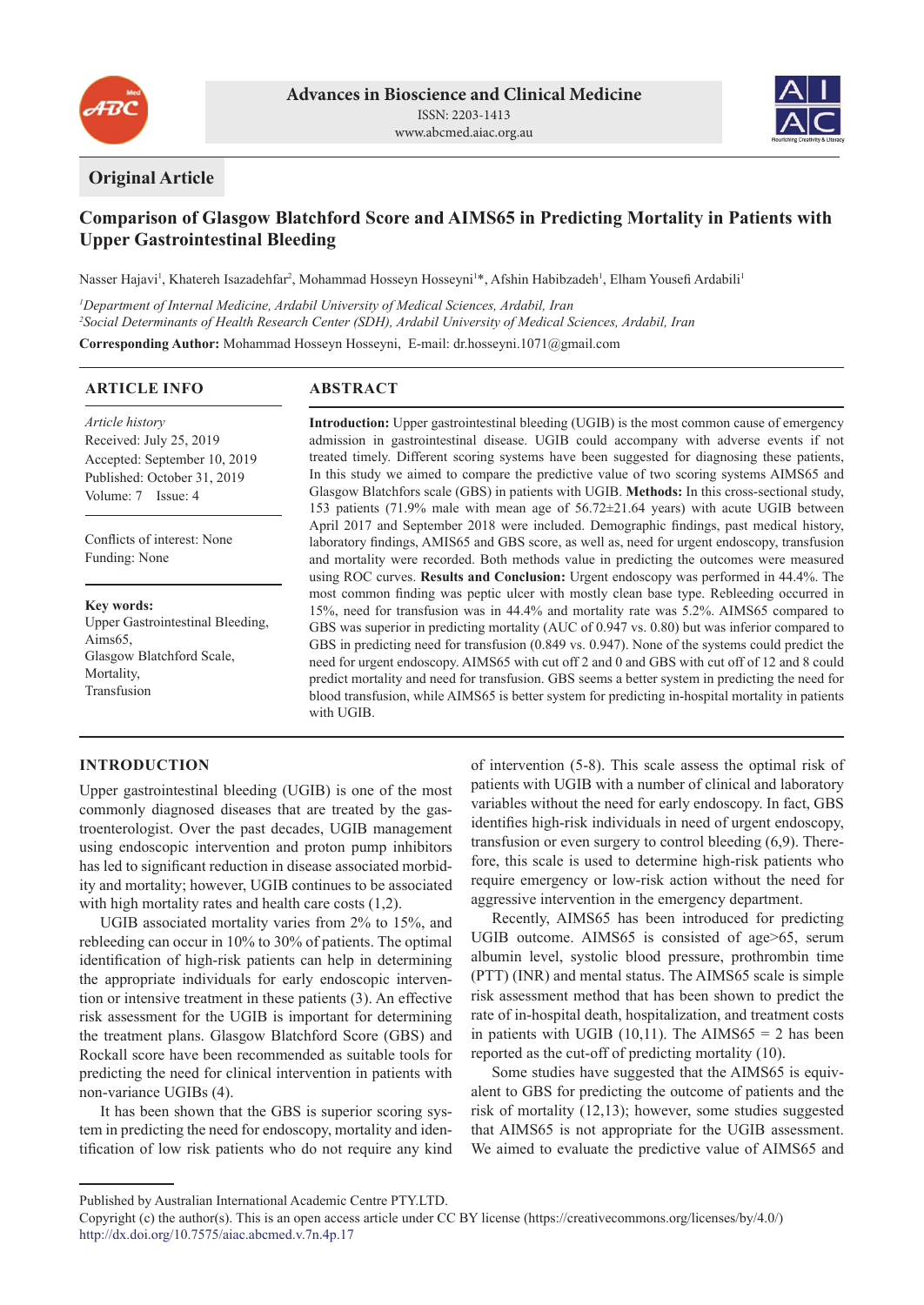GBS in predicting the in-hospital mortality in patients with UGIB.

#### **MATERIALS AND METHODS**

In this cross-sectional study, 153 patients with acute UGIB visiting emergency department of Imam Khomeini Hospital, Ardabil Iran between April 2017 and September 2018 were included. All adult patients above 18 years old with acute UGIB symptoms including melena, hematemesis or hematochezia were included. Patients with bleeding related to cancer or after surgery, who did not undergo endoscopy or those with incomplete medical files, were excluded. Ethics committee of Ardabil University of Medical Sciences approved the study protocol (Decision Date: December 31, 2017/Decision No: IR.ARUMS.REC.1396.192). Written informed consent was not obtained due to the retrospective nature of the study.

Demographic findings, medical history and underlying diseases, laboratory findings, vital signs (systolic and diastolic blood pressure, heart rate, and mental status) and duration hospital admission as well as results of endoscopy were recorded.

AIMS65 score and Glasgow Blatchford score (GBS) were calculated for all patients using Medcalc software. AIMS65 includes the following criteria: age over 65, systolic blood pressure (SBP) below 90 mmHg, mental status, INR > 1.5 and albumin below 3 g/dl. The GBS also includes levels of hemoglobin, BUN, SBP, sex, heart rate, melanoma, recent syncope, coexisting liver disease, and history of heart failure.

The need for urgent endoscopy as well as the in-hospital complications including rebleeding, death, failed endoscopy, need for transfusion and duration of hospital stay were recorded for all patients.

#### **Statistical Analysis**

All data were analyzed using SPSS22 (version 22; SPSS Inc., Chicago, IL). The results are expressed as Mean  $\pm$  standard deviation or percentage. Kolmogorov-Smirnov test was used to assess normal distribution of data. Chi square test, Fischer's exact test, independent T-test or Mann-Whitney U test were used to compare data between groups. Receiver operating curves (ROCs) and area under curve (AUC) were defined using Medcalc software. the proper cut-off points was determined and sensitivity and specificity of each score were evaluated. p*-*values of less than 0.05 were considered statistically significant.

## **RESULTS**

During an 18 months period, 153 patients (with mean age of 56.72±21.64 years) with UGIB were admitted to our hospital. Patients' characteristics are demonstrated in Table 1. Most patients were male. Patients had previous UGIB in 40.5%, NSAIDS were the most common medications used.

Urgent endoscopy was performed in 68 cases (44.4%). Endoscopy results were peptic ulcer in 73 cases (47.7%),

|                                 | N      | Percent    |
|---------------------------------|--------|------------|
| Male gender                     | 110    | 71.9       |
| Medical history                 |        |            |
| Heart disease                   | 54     | 35.3       |
| Heart failure                   | 22     | 14.4       |
| Diabetes mellitus               | 29     | 19         |
| Liver disease                   | 6      | 3.9        |
| Pulmonary diseases              | 18     | 11.8       |
| Stroke                          | 16     | 10.5       |
| Previous peptic ulcer           | 41     | 26.8       |
| Previous GI bleeding            | 62     | 40.5       |
| Medication                      |        |            |
| <b>NSAIDS</b>                   | 76     | 49.7       |
| <b>ASA</b>                      | 43     | 28.1       |
| Clopidogrel                     | 16     | 10.5       |
| Oral anticoagulants             | 16     | 10.5       |
| Proton pump inhibitor           | 72     | 47.1       |
| Presenting sign or symptom      |        |            |
| Hematemesis                     | 90     | 58.8       |
| Hematochezia                    | 19     | 12.4       |
| Melena                          | 98     | 64.1       |
| Recent syncope                  | 5      | 3.3        |
| Mental status change            | 18     | 11.8       |
| Vital signs                     | Mean   | Range      |
| Systolic Blood pressure (mmHg)  | 109.64 | 65-150     |
| Diastolic blood pressure (mmHg) | 73.72  | 50-95      |
| Heart rate                      | 87.32  | 67-130     |
| Laboratory findings             |        |            |
| Serum Albumin (mg/dl)           | 3.44   | 2.10-4.90  |
| <b>INR</b>                      | 1.22   | $1 - 2.80$ |
| Creatinine                      | 1.68   | 0.50-9.90  |
| Urea                            | 64.29  | 14-289     |
| eGFR                            | 64.02  | $5 - 172$  |
| Hemoglobin (mg/dl)              | 11.13  | 3.60-16.70 |
| Platelet $(\times 10^3)$        | 227.24 | 79-458     |

duodenal ulcer in 42 cases (27.5%), Mallory Weiss in 12 cases (7.8%), gastroduodenal erosions in 10 cases (6.5%) and esophageal varices in 7 cases (4.6%). In nine patients (5.9%) bleeding cause was miscellaneous. Among peptic and duodenal ulcer, The ulcer was clean base in 66 (57.4%), flat pigmented spot in 31 (20.3%), visible vessel in 8 cases (5.2%), adhesive clot in 7 cases (4.6%) and oozing ulcer in 3 cases (2%).

Patients were admitted for mean of 4.84±2.08 days (range 1-15 days). Mean GBS and AIMS65 scores were 7.64±4.14 and 0.96±0.89, respectively.

In hospital outcome were as follows: rebleeding in 23 patients (15%), need for transfusion in 68 patients (44.4%), failed endoscopy in 5 patients (3.3%), re-endoscopy in 46 patients (30.1%), Embolization and need for surgery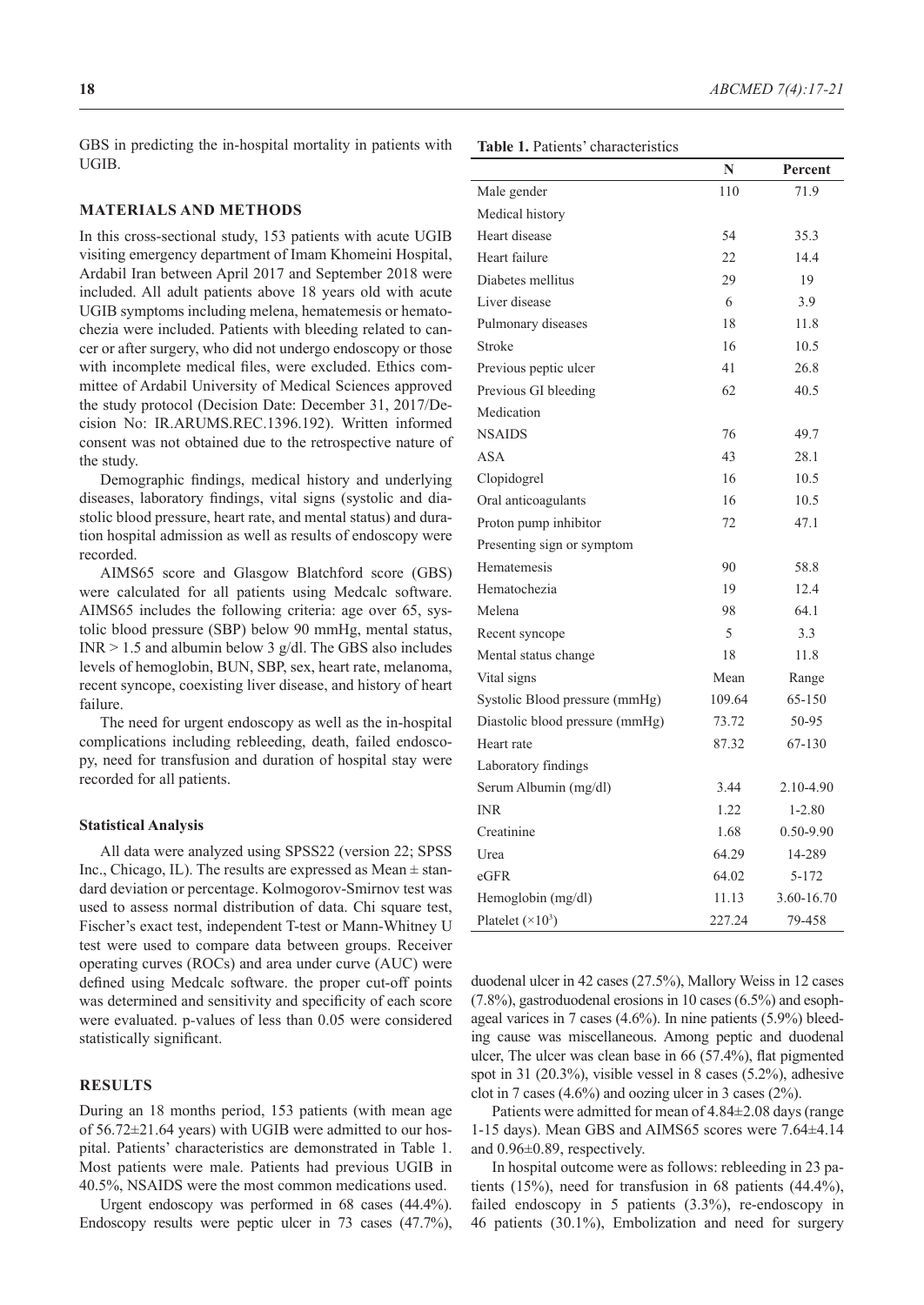each in 5 cases (3.3%). Eight patients (5.2%) died during the hospital stay.

Table 2 demonstrates the AIMS65 and GBS scores between patients with and without mortality, transfusion and urgent endoscopy. Both scales were significantly higher in cases with mortality and receiving transfusion, but there was no significant difference between cases with and without need for urgent endoscopy regarding AIMS65 and GBS scores.

On ROC curves, AIMS65 and GBS were able to predict in-hospital mortality with AUC of 0.947 and 0.80, respectively (p<0.001), with no difference between groups according to Medcalc analysis (p=0.09) (Figure 1a). Both groups could also predict need for transfusion with AUC of 0.849

**Table 2.** AIMS65 and GBS scores between patients with and without mortality, transfusion and urgent endoscopy

|             |            | <b>GBS</b>         |         | p-value AIMS65  | p-value      |
|-------------|------------|--------------------|---------|-----------------|--------------|
| Mortality   | Yes        | $12.50\pm4.24$     | 0.001   | $2.87\pm0.83$   | $\leq 0.001$ |
|             | Nο         | $7.37\pm3.98$      |         | $0.85 \pm 0.77$ |              |
| Transfusion |            | Yes $11.07\pm2.46$ | < 0.001 | $1.54\pm0.65$   | < 0.001      |
|             | No         | $4.89 \pm 3.02$    |         | $0.49 \pm 0.78$ |              |
| Urgent      | <b>Yes</b> | $8.10\pm4.05$      | 0.21    | $1.11 \pm 0.93$ | 0.052        |
| endoscopy   | No         | $7.27\pm4.20$      |         | $0.83 \pm 0.84$ |              |

and 0.947, respectively  $(p<0.001)$  (Figure 1b). GBS had better results compared to AIMS65 (p=0.002). However, although both AIMS65 and GBS had comparable AUC (0.585 and 0.569), but none of them were able to predict the need for urgent endoscopy (Figure 1c).

Sensitivity and specificity of the AIMS65>2 in predicting in-hospital mortality was 87.5% and 100%, respectively and for GBS>12 was 62.50% and 92.41%, respectively. AIMS65 had significantly higher sensitivity and specificity. For predicting need for transfusion, the sensitivity and specificity of AIMS65>1 was 100% and 64.71%and for GBS>8 was 88.24% and 88.91%, respectively. GBS had better sensitivity and specificity for predicting need for transfusion. AIMS65>1 and GBS>7 had sensitivity of 35.29% and 63.24% and specificity of 80% and 51.76%, respectively. with changing the AIMS 65 between 1 and 2 or GBS between 8 and 12, the specificity of the test were significantly reduced for evaluated outcomes.

## **DISCUSSION**

In this study, we evaluated the ability of AIMS65 and GBS in predicting different outcomes in patients with UGIB. Most of our patients were male. NSAIDS were the most common risk factor of bleeding, with peptic or duodenal ulcer as the most common cause similar to previous studies (14).



**Figure 1.** Receiver operating curves for AIMS65 and Glasgow Blatchford score in predicting in-hospital mortality (a), need for transfusion (b) and emergency endoscopy (c)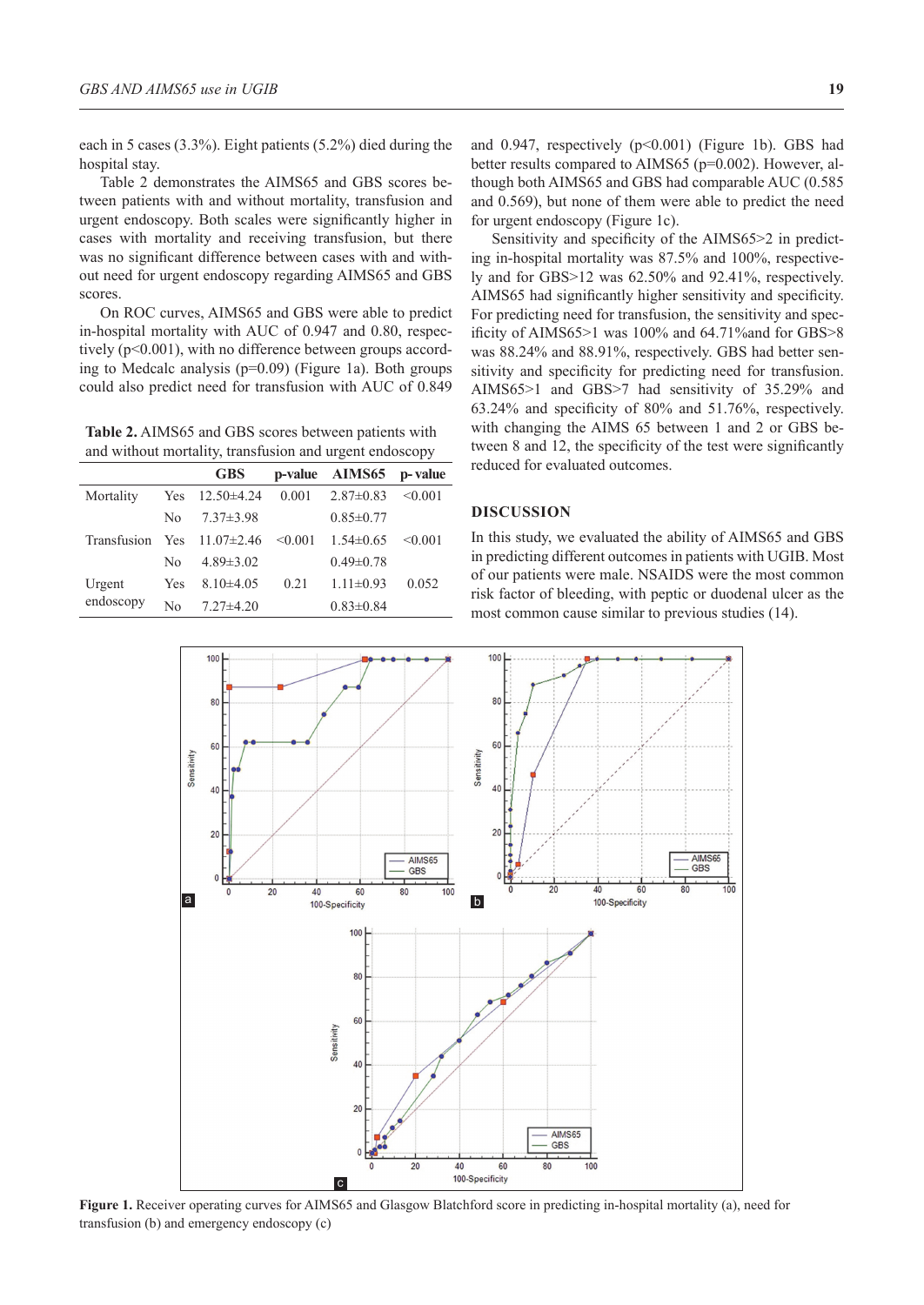In the present study, there was no statistically significant difference in AIMS65 and GBS scores between the patients in need of emergency endoscopy in comparison with other patients. Also, using the ROC curve, there was no significant difference between the two scoring methods in predicting the need for emergency endoscopy.

Park et al. (13) found that AIMS65 was more helpful than GBS in predicting the need for emergency endoscopic intervention. However, Choe et al. (3) found that GBS was more effective than AIMS65 in identifying the need for endoscopic intervention.

We also observed that both AIMS65 and GBS was significantly higher in mortality cases. ROC curve analysis showed that both scoring systems have the ability to predict the incidence of death, with the ability of AIMS65 to be greater than GBS, which can be justified with higher sensitivity and specificity.

Hyett et al. (15) observed that AIMS65 was superior to GBS in predicting in-hospital mortality. Gu and colleagues (16) also reported that AIMS65 was the more suitable system compared to GBS in predicting the risk of in-hospital death. Robertson et al. (17) reported similar findings. Unlike these findings, Martınez-Cara and colleagues (12) observed that both AIMS65 and GBS were similar in predicting in-hospital mortality. Tang and colleagues (18) also stated that in patients with acute UGIB in the emergency department, AIMS65 and GBS were clinically more useful than other scoring systems for predicting a 30-day mortality.

AIMS65 is consisted of only five variables and can be easily evaluated, while GBS evaluates multiple variables, so AIMS65 seems to be more effective and easy to use scoring system in predicting mortality after UGIB. The calculation of cut off points for these variables is necessary to determine the appropriate level of significance. However, in previous studies, cut offs reported different outcomes for each scoring system  $(12,19)$ . It is very difficult to explain the inconsistency in the results and cut off values. However, it can be partly due to some differences in these studies: such as the participants and their race, the cause of bleeding in endoscopy, the use of PPIs, the timing of endoscopy, and the adherence to the guidelines for endoscopic treatment (12).

For example, a study from Spain found that the optimum cut off for prediction of death among UGIB patients was 1 for AIMS65 and 12 for GBS (12). Another study from Australia reported that the appropriate cut off was 3 for AIMS65 and 15 for GBS in prediction of mortality (20). Another study from China suggested that the optimal cut off in predicting mortality among UGIB patients in China was 2 for AIMS65 and 12 for GBS (16). For mortality prediction, the results of our study on patients with UGIB from North-west of Iran was more compatible with the results of study performed in China (16). The appropriate cut off for each scoring system should be assessed separately for different populations in order to increase the ability of identifying patients at risk of bleeding and complications.

In the present study, we also observed that GBS was a better scoring system than AIMS65 for predicting the need for blood transfusion. However, the calculated cut off was one for AIMS65 and eight for GBS. This finding also reflects the difference in the optimal cut off level of scoring systems in predicting different outcomes. Similar to our study, Martínez-Cara and colleagues (12) observed that AIMS65 had lower accuracy compared to GBS in predicting re-bleeding. Park et al. (13) also observed that GBS was more capable of predicting the need for transfusion compared to AIMS65. In another study, Hyett et al. (15) reported that AIMS65 was more efficient in predicting mortality, while GBS was preferable to predict the need for blood transfusions.

This study also has some limitation; A small sample size of patients can be one of the limitations. On the other hand, the cross-sectional study is another limitation of the study.

## **CONCLUSION**

In conclusion, GBS seems a better system in predicting the need for blood transfusion, while AIMS65 is better system for predicting in-hospital mortality in patients with UGIB.

### **Informed Consent**

Written informed consent was obtained from patients who participated in this study.

## **REFERENCES**

- 1. Cai JX, Saltzman JR. Initial Assessment, Risk Stratification, and Early Management of Acute Nonvariceal Upper Gastrointestinal Hemorrhage. Gastrointest Endosc Clin N Am. 2018;28(3):261-75. doi: 10.1016/j. giec.2018.02.001.
- 2. Jafar W, Jafar AJN, Sharma A. Upper gastrointestinal haemorrhage: an update. Frontline Gastroenterol. 2016;7(1):32-40. doi: 10.1136/flgastro-2014-100492.
- 3. Choe JW, Kim SY, Hyun JJ, Jung SW, Jung YK, Koo JS, et al. Is the AIMS 65 Score Useful in Prepdicting Clinical Outcomes in Korean Patients with Variceal and Nonvariceal Upper Gastrointestinal Bleeding? Gut Liver. 2017;11(6):813-20. doi: 10.5009/gnl16607.
- 4. Beales I. Recent advances in the management of peptic ulcer bleeding. F1000Res. 2017;6:1763. doi: 10.12688/ f1000research.11286.1.
- 5. Bryant RV, Kuo P, Williamson K, Yam C, Schoeman MN, Holloway RH, et al. Performance of the Glasgow-Blatchford score in predicting clinical outcomes and intervention in hospitalized patients with upper GI bleeding. Gastrointest Endosc. 2013;78(4):576-83. doi: 10.1016/j. gie.2013.05.003.
- 6. Chandra S, Hess EP, Agarwal D, Nestler DM, Montori VM, Song LM, et al. External validation of the Glasgow-Blatchford bleeding score and the Rockall score in the US setting. Am J Emerg Med. 2012;30(5):673-9. doi: 10.1016/j.ajem.2011.03.010.
- 7. Meltzer AC, Burnett S, Pinchbeck C, Brown AL, Choudhri T, Yadav K, et al. Pre-endoscopic Rockall and Blatchford scores to identify which emergency department patients with suspected gastrointestinal bleed do not endoscopic hemostasis. J Emerg Med. 2013; 44(6):1083-7. doi: 10.1016/j.jemermed.2012.11.021.